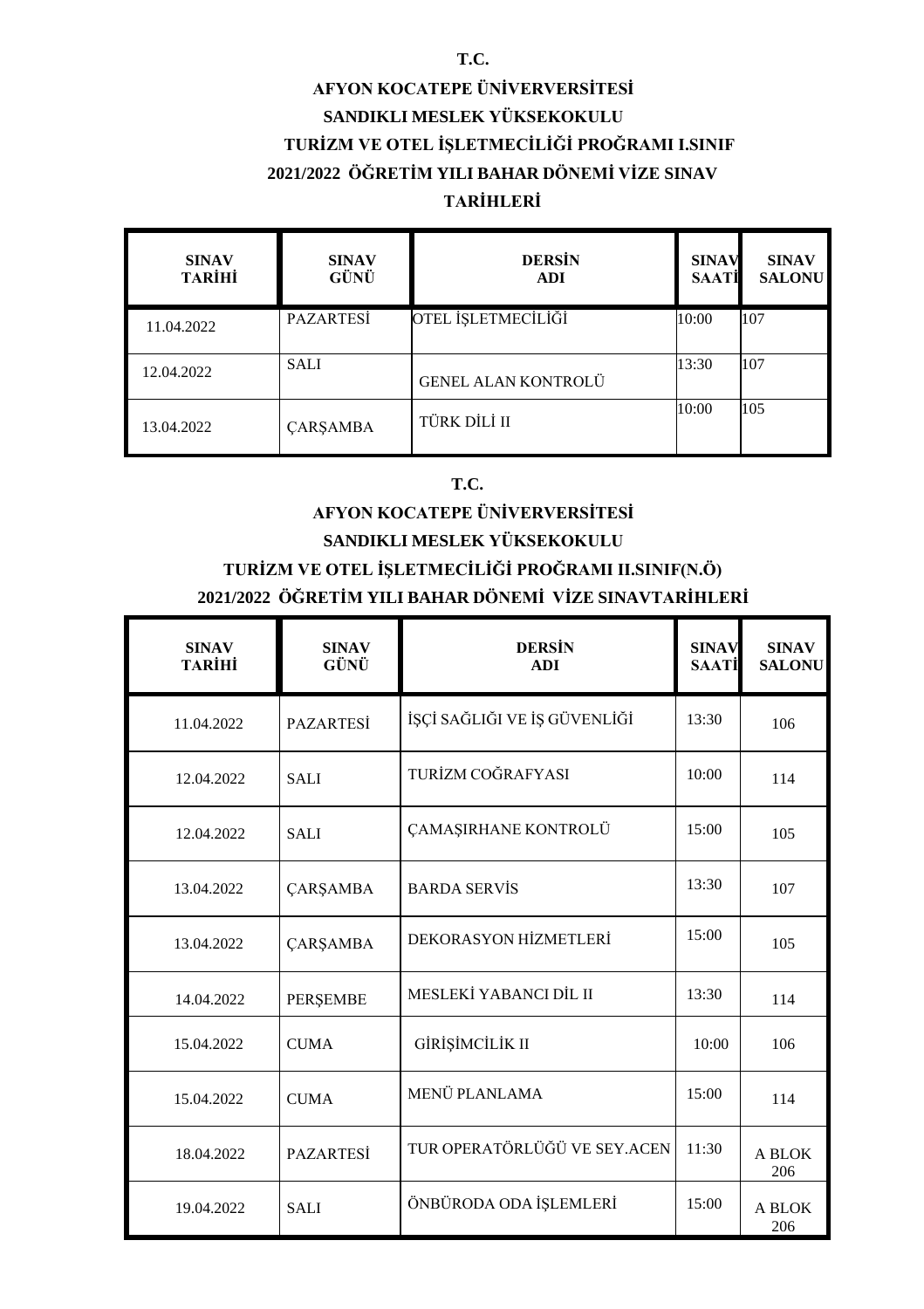# **AFYON KOCATEPE ÜNİVERVERSİTESİ SANDIKLI MESLEK YÜKSEKOKULU İŞLETME YÖNETİMİ PROĞRAMI II.SINIF 2021/2022 ÖĞRETİM YILI BAHAR DÖNEMİ VİZE SINAV TARİHLERİ**

| <b>SINAV</b><br><b>TARİHİ</b> | <b>SINAV</b><br>GÜNÜ | <b>DERSIN</b><br><b>ADI</b>                   | <b>SINAV</b><br><b>SAATİ</b> | <b>SINAV</b><br><b>SALONU</b> |
|-------------------------------|----------------------|-----------------------------------------------|------------------------------|-------------------------------|
| 11.04.2022                    | <b>PAZARTESİ</b>     | <b>TİCARET HUKUKU</b>                         | 10:00                        | 107                           |
| 11.04.2022                    | <b>PAZARTESİ</b>     | YABANCI DİL II                                | 15:00                        | 106                           |
| 12.04.2022                    | <b>SALI</b>          | <b>MAKRO EKONOMİ</b>                          | 10:00                        | 114                           |
| 12.04.2022                    | <b>SALI</b>          | TİCARİ MATEMATİK                              | 15:00                        | 105                           |
| 13.04.2022                    | <b>ÇARŞAMBA</b>      | TÜRK DİLİ II                                  | 10:00                        | 105                           |
| 13.04.2022                    | <b>ÇARŞAMBA</b>      | ATATÜRK İLKELERİ VE İNKILAP<br>TARİHİ II      | 11:00                        | 105                           |
| 14.04.2022                    | PERŞEMBE             | <b>BORÇLAR HUKUKU</b>                         | 10:00                        | 107                           |
| 15.04.2022                    | <b>CUMA</b>          | <b>GENEL MUHASEBE II</b>                      | 13:30                        | 115                           |
| 18.04.2022                    | <b>PAZARTESİ</b>     | BİLGİ VE İLETİŞİM TEKNOLOJİSİ<br>$\mathbf{I}$ | 13:00                        | A BLOK<br>206                 |
| 20.04.2022                    | <b>ÇARŞAMBA</b>      | <b>GENEL İŞLETME II</b>                       | 09:30                        | A BLOK<br>206                 |
| 20.04.2022                    | <b>ÇARŞAMBA</b>      | <b>İSTATİSTİK</b>                             | 15:00                        | A BLOK<br>204                 |
|                               |                      |                                               |                              |                               |

#### **T.C.**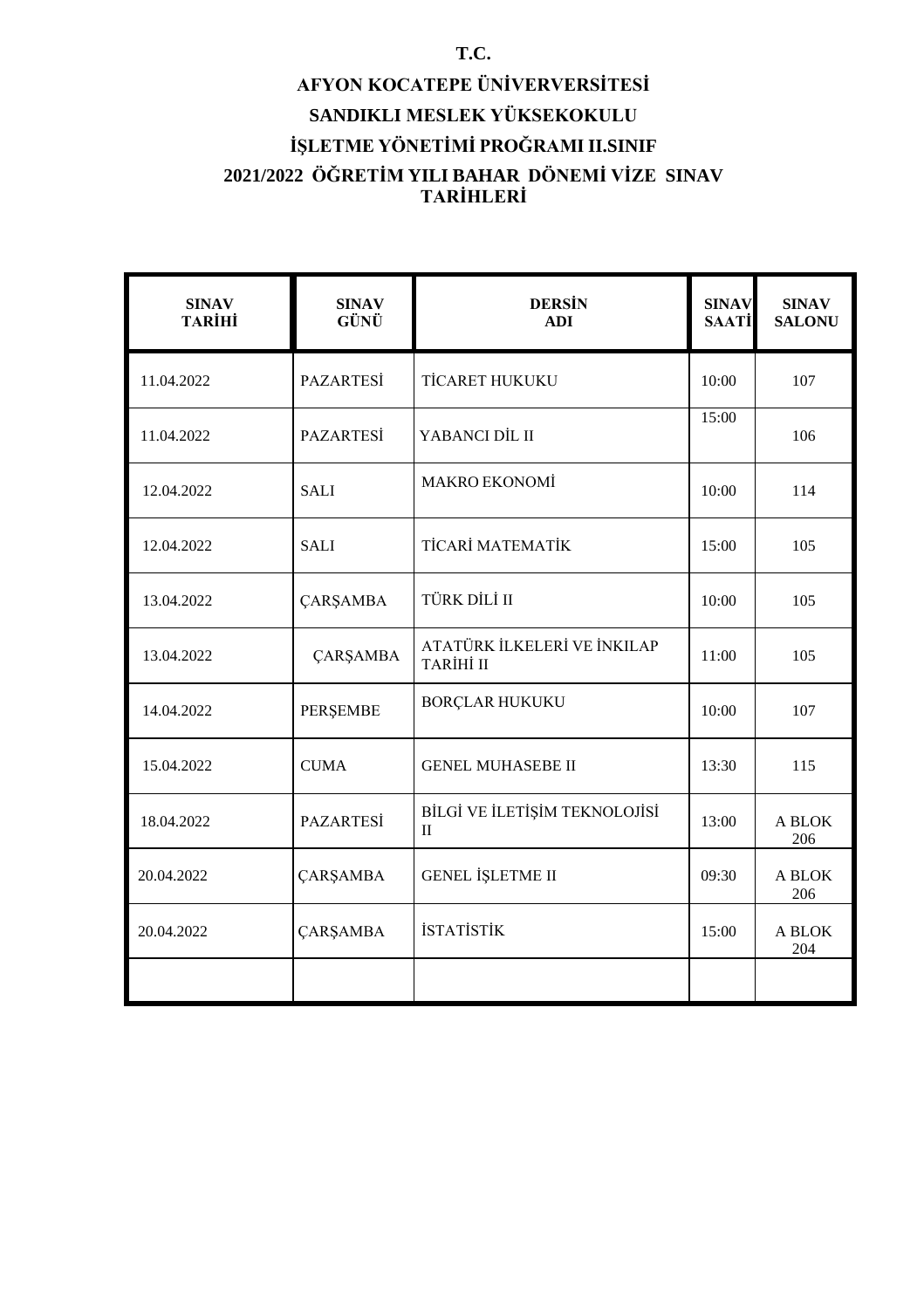# **AFYON KOCATEPE ÜNİVERVERSİTESİ SANDIKLI MESLEK YÜKSEKOKULU İŞLETME YÖNETİMİ PROĞRAMI II.SINIF 2021/2022 ÖĞRETİM YILI BAHAR DÖNEMİ VİZE SINAV TARİHLERİ**

| <b>SINAV</b><br><b>TARİHİ</b> | <b>SINAV</b><br>GÜNÜ | <b>DERSIN</b><br><b>ADI</b>  | <b>SINAV</b><br><b>SAATİ</b> | <b>SINAV</b><br><b>SALONU</b> |
|-------------------------------|----------------------|------------------------------|------------------------------|-------------------------------|
| 11.04.2022                    | <b>PAZARTESİ</b>     | SERMAYE PİYASA İŞLEMLERİ     | 13:30                        | 107                           |
| 12.04.2022                    | <b>SALI</b>          | MALİ TABLOLAR ANALİZİ        | 13:30                        | 107                           |
| 13.04.2022                    | <b>ÇARŞAMBA</b>      | BİL.ARAŞTIRMA YÖNTEM VE TEK. | 13:30                        | 107                           |
| 13.04.2022                    | ÇARŞAMBA             | ÜRETİM YÖNETİMİ              | 15:00                        | 105                           |
| 14.04.2022                    | PERŞEMBE             | PAKET PROGRAMLAR II          | 13:30                        | 114                           |
| 15.04.2022                    | <b>CUMA</b>          | GİRİŞİMCİLİK                 | 10:00                        | 107                           |
| 15.04.2022                    | <b>CUMA</b>          | İNSAN KAYNAKLARI YÖNETİMİ    | 15:00                        | 114                           |
| 18.04.2022                    | <b>PAZARTESİ</b>     | İŞ VE SOSYAL GÜVENLİK HUKUK  | 10:00                        | A BLOK<br>212                 |
| 18.04.2022                    | <b>PAZARTESİ</b>     | FİNANSAL YATIRIM ARAÇLARI    | 15:00                        | A BLOK<br>206                 |
| 19.04.2022                    | <b>SALI</b>          | PAZARLAMA YÖNETİMİ           | 11:30                        | A BLOK<br>206                 |
|                               |                      |                              |                              |                               |

#### **T.C.**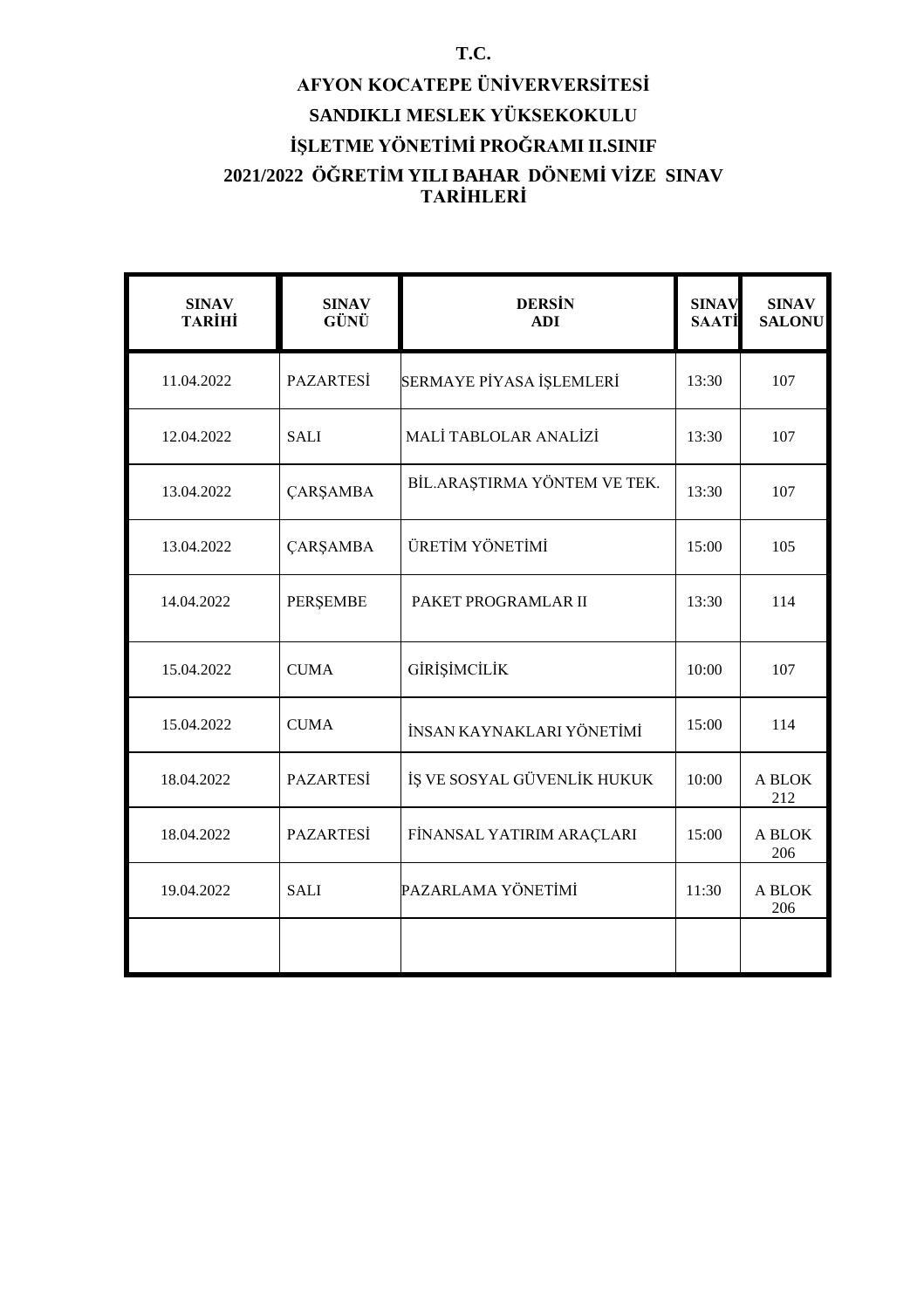# **AFYON KOCATEPE ÜNİVERVERSİTESİ SANDIKLI MESLEK YÜKSEKOKULU HARİTA – KADASTRO PROĞRAMI I.SINIF**

#### **2021/2022 ÖĞRETİM YILI BAHAR DÖNEMİ VİZE SINAV TARİHLERİ**

| <b>SINAV</b><br><b>TARİHİ</b> | <b>SINAVV</b><br>GÜNÜ | <b>DERSİ</b><br><b>NADI</b>           | <b>SINAV</b><br><b>SAATİ</b> | SI NA V<br><b>SALONU</b> |
|-------------------------------|-----------------------|---------------------------------------|------------------------------|--------------------------|
|                               |                       |                                       |                              |                          |
| 11.04.2022                    | <b>PAZARTESİ</b>      | COĞRAFİ BİLGİ SİSTEMLERİ              | 10:00                        | 105-108                  |
| 12.04.2022                    | <b>SALI</b>           | ARAZİ ÖLÇMELERİ II                    | 10:00                        | 105-108                  |
| 13.04.2022                    | <b>ÇARŞAMBA</b>       | TÜRK DİLİ II                          | 10:00                        | 106-107                  |
| 13.04.2022                    | <b>ÇARŞAMBA</b>       | ATATÜRK İLKELERİ VE İNKILAP TARİHİ II | 11:00                        | 106-107                  |
| 14.04.2022                    | PERŞEMBE              | MESLEKİ HESAPLAMALAR                  | 10:00                        | 105-108                  |
| 15.04.2022                    | <b>CUMA</b>           | YABANCI DİL II                        | 13:30                        | 106-107                  |
| 18.04.2022                    | <b>PAZARTESİ</b>      | BİLGİSAYAR DESTEKLİ HARİTA ÇİZİMİ     | 11:30                        | A BLOK<br>210-206        |
| 19.04.2022                    | <b>SALI</b>           | MESLEK ETİĞİ                          | 09:30                        | A BLOK<br>210            |
| 20.04.2022                    | <b>ÇARŞAMBA</b>       | İMAR BİLGİSİ                          | 09:30                        | A BLOK<br>210-206        |
|                               |                       |                                       |                              |                          |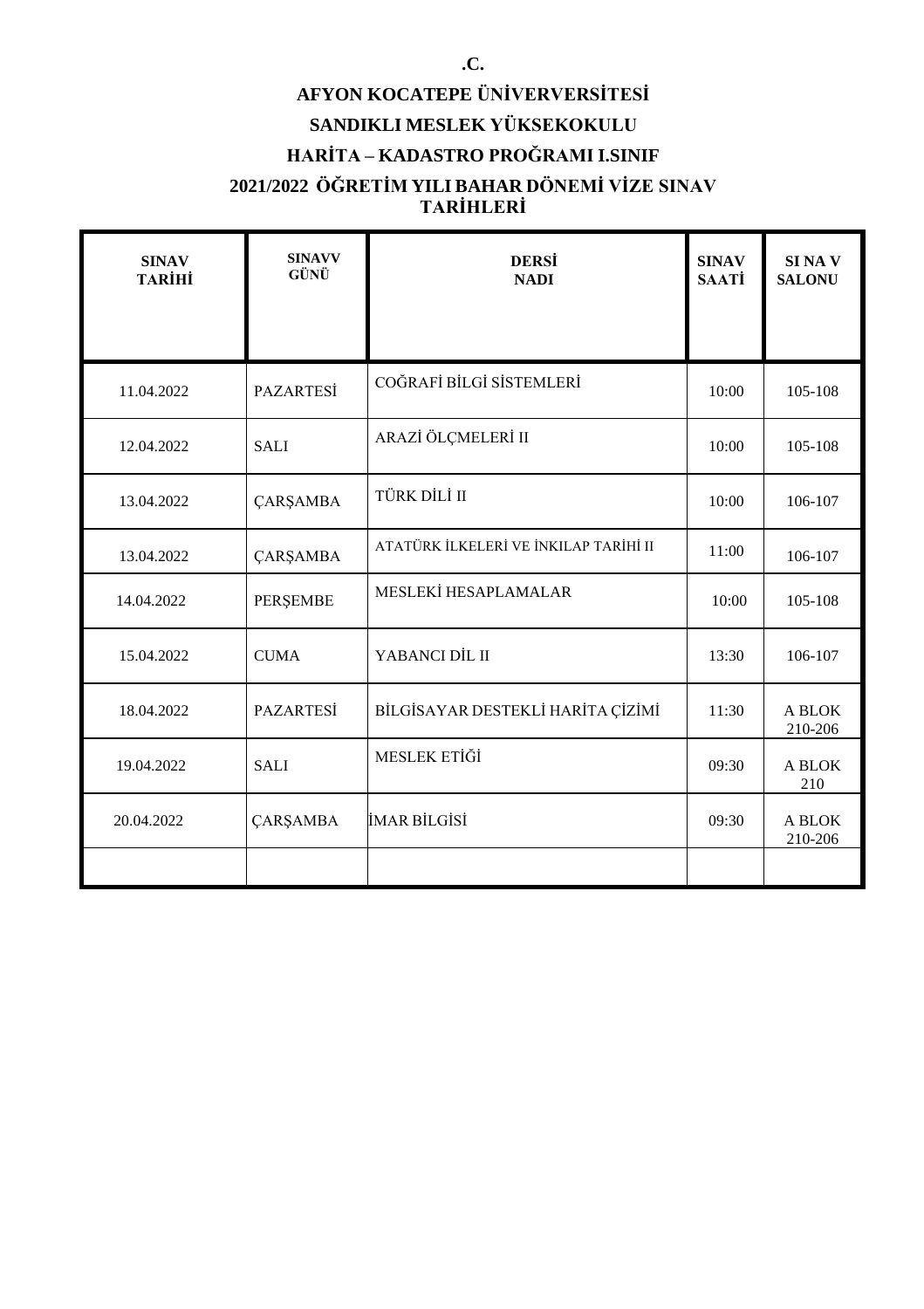# **AFYON KOCATEPE ÜNİVERVERSİTESİ SANDIKLI MESLEK YÜKSEKOKULU HARİTA – KADASTRO PROĞRAMI II.SINIF(N.Ö) 2021/2022 ÖĞRETİM YILI BAHAR DÖNEMİ VİZE SINAV TARİHLERİ**

| <b>SINAV</b><br><b>TARİHİ</b> | <b>SINAV</b><br>GÜNÜ | <b>DERSIN</b><br><b>ADI</b> | <b>SINAV</b><br><b>SAATİ</b> | <b>SINAV</b><br><b>SALONU</b> |
|-------------------------------|----------------------|-----------------------------|------------------------------|-------------------------------|
| 11.04.2022                    | <b>PAZARTESİ</b>     | TAŞINMAZ HUKUKU             | 13:30                        | 105-108                       |
| 12.04.2022                    | <b>SALI</b>          | HARİTA YAPIMI               | 13:30                        | 106-107                       |
| 13.04.2022                    | <b>ÇARŞAMBA</b>      | ARAZİ YÖNETİMİ              | 13:30                        | 105-108                       |
| 14.04.2022                    | PERŞEMBE             | HARİTACILIKTA HAT PROJELERİ | 13:30                        | 105-108                       |
| 15.04.2022                    | <b>CUMA</b>          | GİRİŞİMCİLİK II             | 10:00                        | 105-108                       |
| 15.04.2022                    | <b>CUMA</b>          | GÖNÜLLÜLÜK ÇALIŞMALARI      | 15:00                        | 105-108                       |
| 15.04.2022                    | <b>CUMA</b>          | ARAZİ ÖLÇMELERİ IV          | 16:00                        | 105-108                       |
| 18.04.2022                    | <b>PAZARTESİ</b>     | <b>APLİKASYON</b>           | 16:00                        | A BLOK<br>210-206             |
|                               |                      |                             |                              |                               |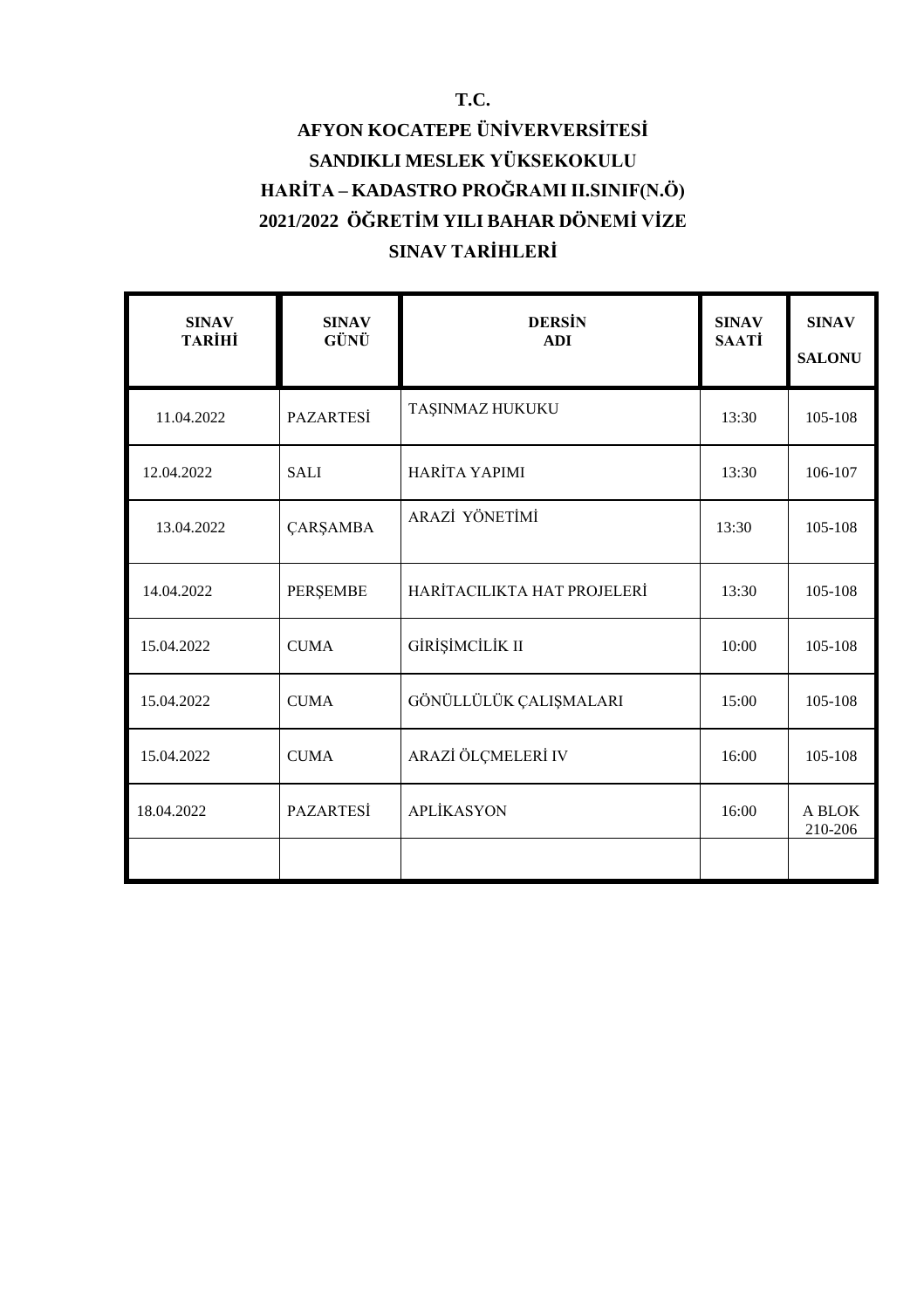# **AFYON KOCATEPE ÜNİVERVERSİTESİ SANDIKLI MESLEK YÜKSEKOKULU**

**T.C.**

## **BÜRO YÖNETİMİ VE YÖNETİCİ ASİSTANLIĞI PROĞRAMI I.SINIF 2021/2022 ÖĞRETİM YILI BAHAR DÖNEMİ VİZE SINAV TARİHLERİ**

| <b>SINAV</b><br><b>TARİHİ</b> | <b>SINAV</b><br>GÜNÜ | <b>DERSIN</b><br><b>ADI</b> | <b>SINAV</b><br><b>SAATİ</b> | <b>SINAV</b><br><b>SALONU</b> |
|-------------------------------|----------------------|-----------------------------|------------------------------|-------------------------------|
| 13.04.2022                    | <b>ÇARŞAMBA</b>      | TÜRK DİLİ II                | 10:00                        | 105                           |
| 18.04.2022                    | <b>PAZARTESI</b>     | MESLEKİ YAZISMALAR          | 13:00                        | A BLOK<br>206                 |

# **T.C. AFYON KOCATEPE ÜNİVERVERSİTESİ SANDIKLI MESLEK YÜKSEKOKULU TURİZM VE SEYAHAT HİZMETLERİ PROĞRAMI II.SINIF 2021/2022 ÖĞRETİM YILI BAHAR DÖNEMİ VİZE SINAV TARİHLERİ**

| <b>SINAV</b>  | <b>SINAV</b> | <b>DERSIN</b>   | <b>SINAV</b> | <b>SINAV</b>  |
|---------------|--------------|-----------------|--------------|---------------|
| <b>TARİHİ</b> | GÜNÜ         | <b>ADI</b>      | <b>SAATİ</b> | <b>SALONU</b> |
| 15.04.2022    | <b>CUMA</b>  | GİRİŞİMCİLİK II | 10:00        | 108           |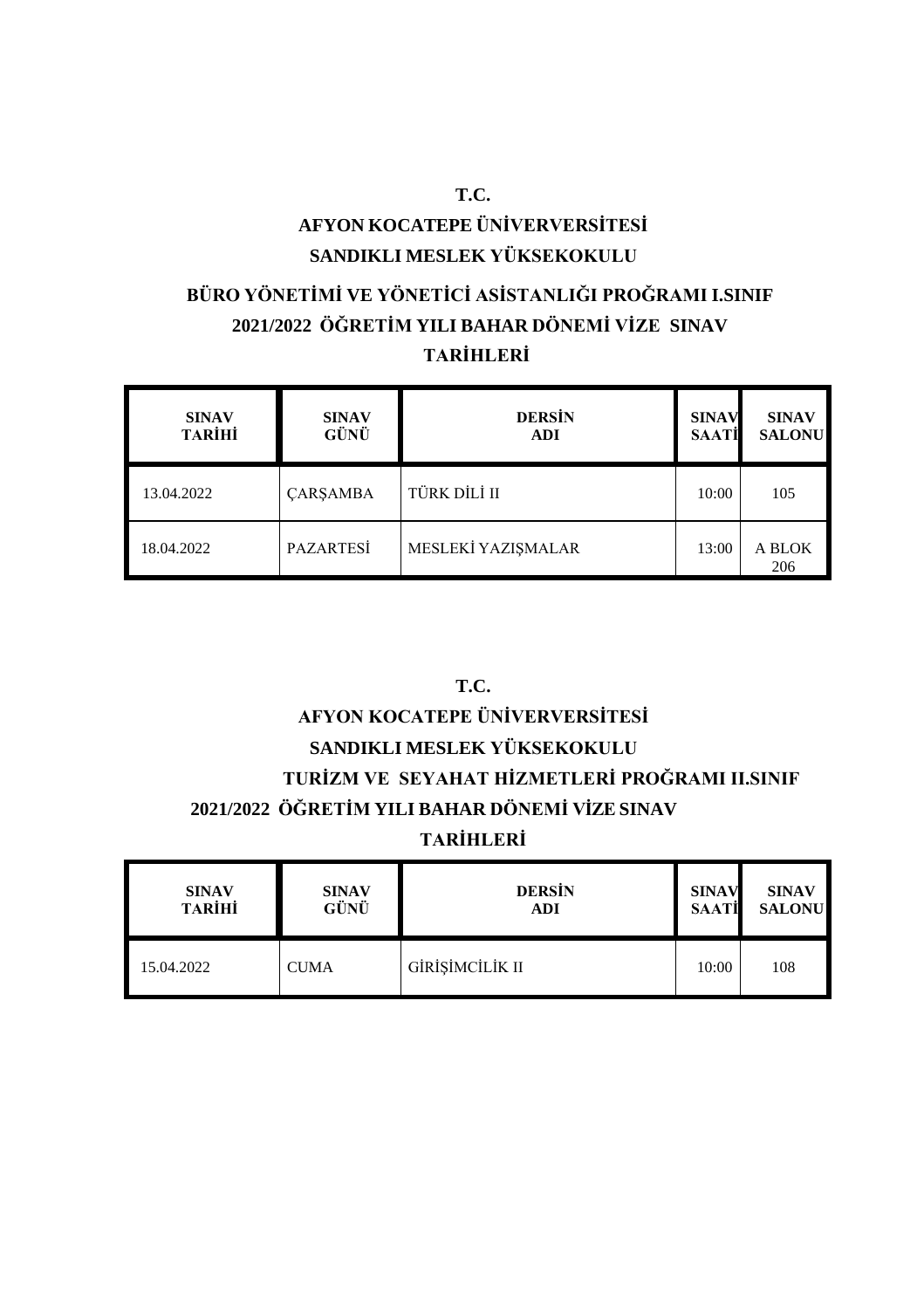## **T.C. AFYON KOCATEPE ÜNİVERVERSİTESİ SANDIKLI MESLEK YÜKSEKOKULU**

# **BÜRO YÖNETİMİ VE YÖNETİCİ ASİSTANLIĞI PROĞRAMI II.SINIF(N.Ö+İ.Ö) 2021/2022 ÖĞRETİM YILI BAHAR DÖNEMİ VİZE SINAV TARİHLERİ**

| <b>SINAV</b><br><b>TARİHİ</b> | <b>SINAV</b><br>GÜNÜ | <b>DERSIN</b><br><b>ADI</b>  | <b>SINAV</b><br><b>SAATİ</b> | <b>SINAV</b><br><b>SALONU</b> |
|-------------------------------|----------------------|------------------------------|------------------------------|-------------------------------|
| 11.04.2022                    | <b>PAZARTESİ</b>     | YÖNETİCİ ASİSTANLIĞI         | 13:30                        | 106                           |
| 11.04.2022                    | <b>PAZARTESİ</b>     | MÜŞTERİ İLİŞKİLERİ YÖNETİMİ  | 15:00                        | 106                           |
| 12.04.2022                    | <b>SALI</b>          | HALKLA İLİŞKİLER             | 13:30                        | 106                           |
| 13.04.2022                    | <b>ÇARŞAMBA</b>      | KAMU VE ÖZEL KESİM YAPISI    | 13:30                        | 107                           |
| 14.04.2022                    | PERŞEMBE             | MESLEKİ YABANCI DİL II       | 13:30                        | 114                           |
| 15.04.2022                    | <b>CUMA</b>          | GİRİŞİMCİLİK II              | 10:00                        | 108                           |
| 18.04.2022                    | <b>PAZARTESİ</b>     | İŞ VE SOSYAL GÜVENLİK HUKUKU | 10:00                        | A BLOK<br>212                 |
| 19.04.2022                    | <b>SALI</b>          | TOPLANTI YÖNETİMİ            | 09:30                        | A BLOK<br>210                 |
| 19.04.2022                    | <b>SALI</b>          | SEKTÖR UYGULAMALARI          | 13:00                        | A BLOK<br>206                 |
|                               |                      |                              |                              |                               |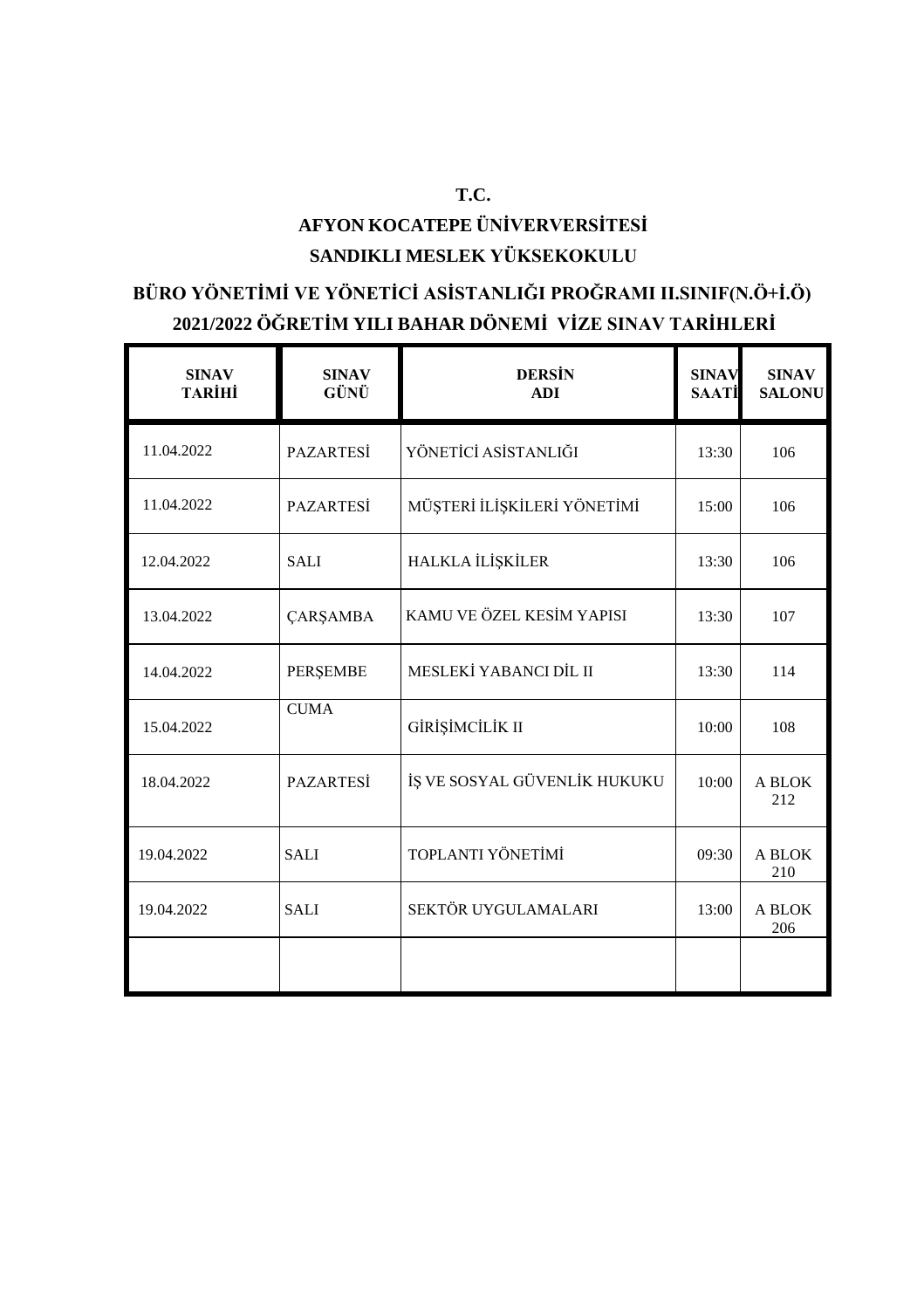# **AFYON KOCATEPE ÜNİVERVERSİTESİ SANDIKLI MESLEK YÜKSEKOKULU BİLGİSAYAR PROĞRAMCILIĞI PROĞRAMI I.SINIF 2021/2022 ÖĞRETİM YILI BAHAR DÖNEMİ VİZE SINAV**

## **TARİHLERİ**

| <b>SINAV</b><br>TARİHİ | <b>SINAV</b><br>GÜNÜ | <b>DERSIN</b><br><b>ADI</b>              | <b>SINAV</b><br><b>SAATİ</b> | <b>SINAV</b><br><b>SALONU</b> |
|------------------------|----------------------|------------------------------------------|------------------------------|-------------------------------|
| 11.04.2022             | PAZARTESİ            | VERİ TABANI YÖNETİM SİSTEM. I            | 10:00                        | 106-107                       |
| 11.04.2022             | <b>PAZARTESİ</b>     | WEB TASARIMI TEMELLERİ II                | 15:00                        | 105-108                       |
| 12.04.2022             | <b>SALI</b>          | VERÎ YAPILARI VE PROGRAMLAMA             | 10:00                        | 106-107                       |
| 12.04.2022             | <b>SALI</b>          | <b>BİLGİSAYAR DONANIMI</b>               | 15:00                        | 105                           |
| 13.04.2022             | <b>ÇARŞAMBA</b>      | TÜRK DİLİ II                             | 10:00                        | 115                           |
| 13.04.2022             | <b>ÇARŞAMBA</b>      | ATATÜRK İLKELERİ VE İNKILAP<br>TARİHİ II | 11:00                        | 115                           |
| 14.04.2022             | PERŞEMBE             | <b>GRAFİK ANİMASYON I</b>                | 10:00                        | 106-107                       |
| 15.04.2022             | <b>CUMA</b>          | YABANCI DİL II                           | 13:30                        | 114                           |
| 18.04.2022             | <b>PAZARTESI</b>     | KALİTE GÜV.VE STANDARTLARI               | 10:00                        | A BLOK<br>204                 |
| 19.04.2022             | <b>SALI</b>          | WEB PROJESİ YÖNETİMİ                     | 13:00                        | A BLOK<br>206                 |
| 20.01.2022             | ÇARŞAMBA             | İÇERİK YÖNETİM SİSTEMİ                   | 11:30                        | A BLOK<br>206                 |
| 20.01.2022             | <b>ÇARŞAMBA</b>      | <b>İSTATİSTİK</b>                        | 15:00                        | A BLOK<br>210                 |
|                        |                      |                                          |                              |                               |

#### **T.C.**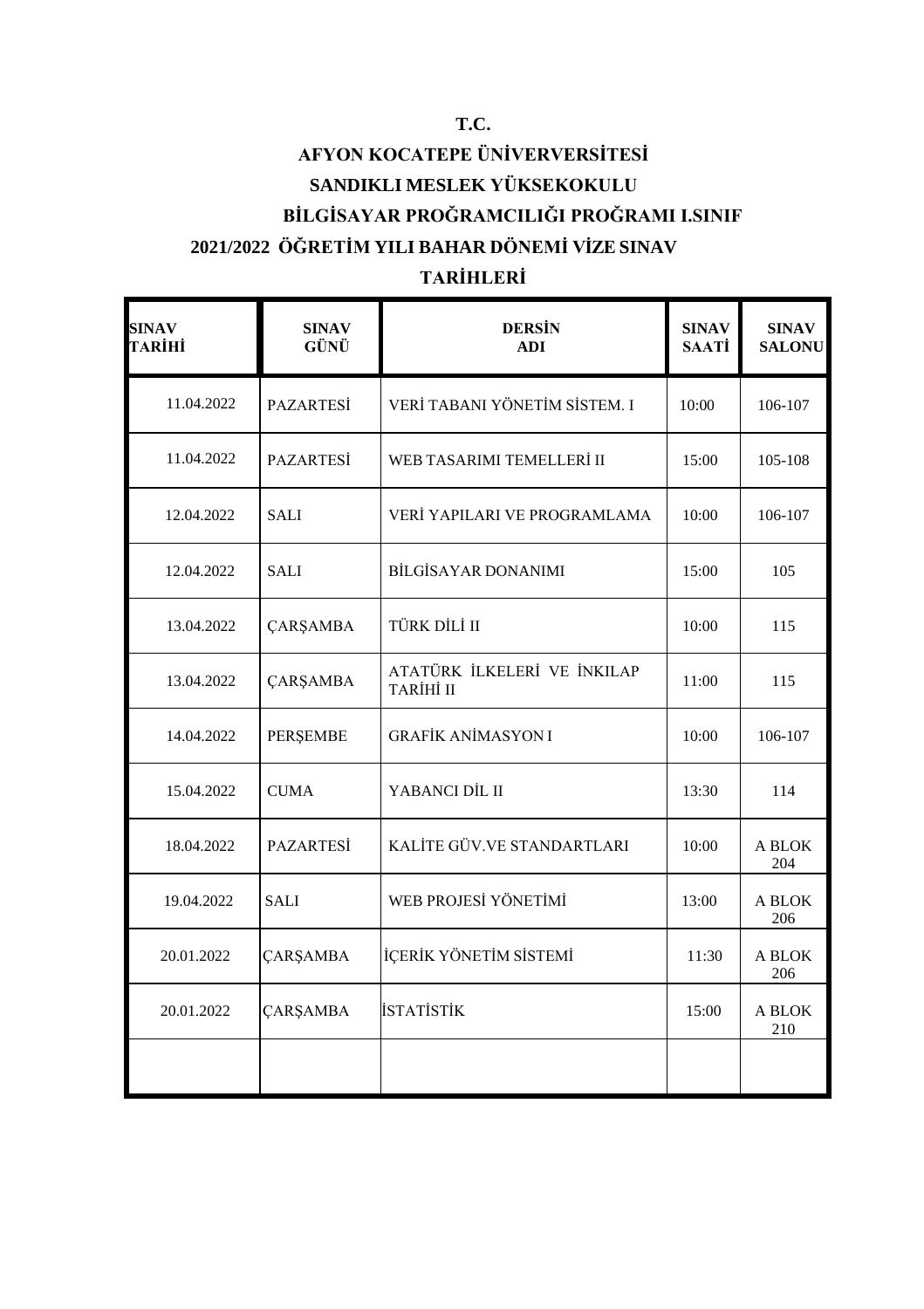#### **T.C. AFYON KOCATEPE ÜNİVERVERSİTESİ SANDIKLI MESLEK YÜKSEKOKULU BİLGİSAYAR PROĞRAMCILIĞI PROĞRAMI II.SINIF**

### **2021/2022 ÖĞRETİM YILIBAHAR DÖNEMİ VİZE**

#### **SINAV TARİHLERİ**

| <b>SINAV TARİHİ</b> | <b>SINAV</b><br>GÜNÜ | <b>DERSIN</b><br><b>ADI</b>         | <b>SINAV</b><br><b>SAATİ</b> | <b>SINAV</b><br><b>SALONU</b> |
|---------------------|----------------------|-------------------------------------|------------------------------|-------------------------------|
| 11.04.2022          | <b>PAZARTESİ</b>     | KABLOSUZ AĞ TEKNOLOJİLERİ           | 13:30                        | 114                           |
| 11.04.2022          | <b>PAZARTESİ</b>     | <b>İLETİŞİM</b>                     | 16:00                        | 105                           |
| 12.04.2022          | <b>SALI</b>          | İNTERNET PROGRAMCILIĞI II           | 13:30                        | 105-108                       |
| 13.04.2022          | ÇARŞAMBA             | BİLİŞİM HUKUKU                      | 13:30                        | 114                           |
| 13.04.2022          | ÇARŞAMBA             | ARAŞTIRMA YÖNTEM VETEKNİKLERİ       | 15:00                        | 105                           |
| 14.04.2022          | PERŞEMBE             | AÇIK KAYNAKSİSTEMLERİ               | 13:30                        | 106                           |
| 15.04.2022          | <b>CUMA</b>          | GİRİŞİMCİLİK II                     | 10:00                        | 114                           |
| 15.04.2022          | <b>CUMA</b>          | NESNE TABANLI PROGRAMLAMA II        | 15:00                        | 106-107                       |
| 15.04.2022          | <b>CUMA</b>          | MESLEKİ YABANCI DİL II              | 16:00                        | 108                           |
| 18.04.2022          | <b>PAZARTESİ</b>     | <b>VERİ AMBARI</b><br>VE BÜYÜK VERİ | 17:00                        | A BLOK<br>206                 |
| 19.04.2022          | <b>SALI</b>          | <b>MESLEK ETİĞİ</b>                 | 09:30                        | A BLOK<br>210                 |
| 19.04.2022          | <b>SALI</b>          | SİSTEM ANALİZİ VE TASARIMI          | 16:00                        | A BLOK<br>212                 |
| 20.01.2022          | <b>ÇARŞAMBA</b>      | YAZILIM MİMARİLERİ                  | 13:00                        | A BLOK<br>205                 |
|                     |                      |                                     |                              |                               |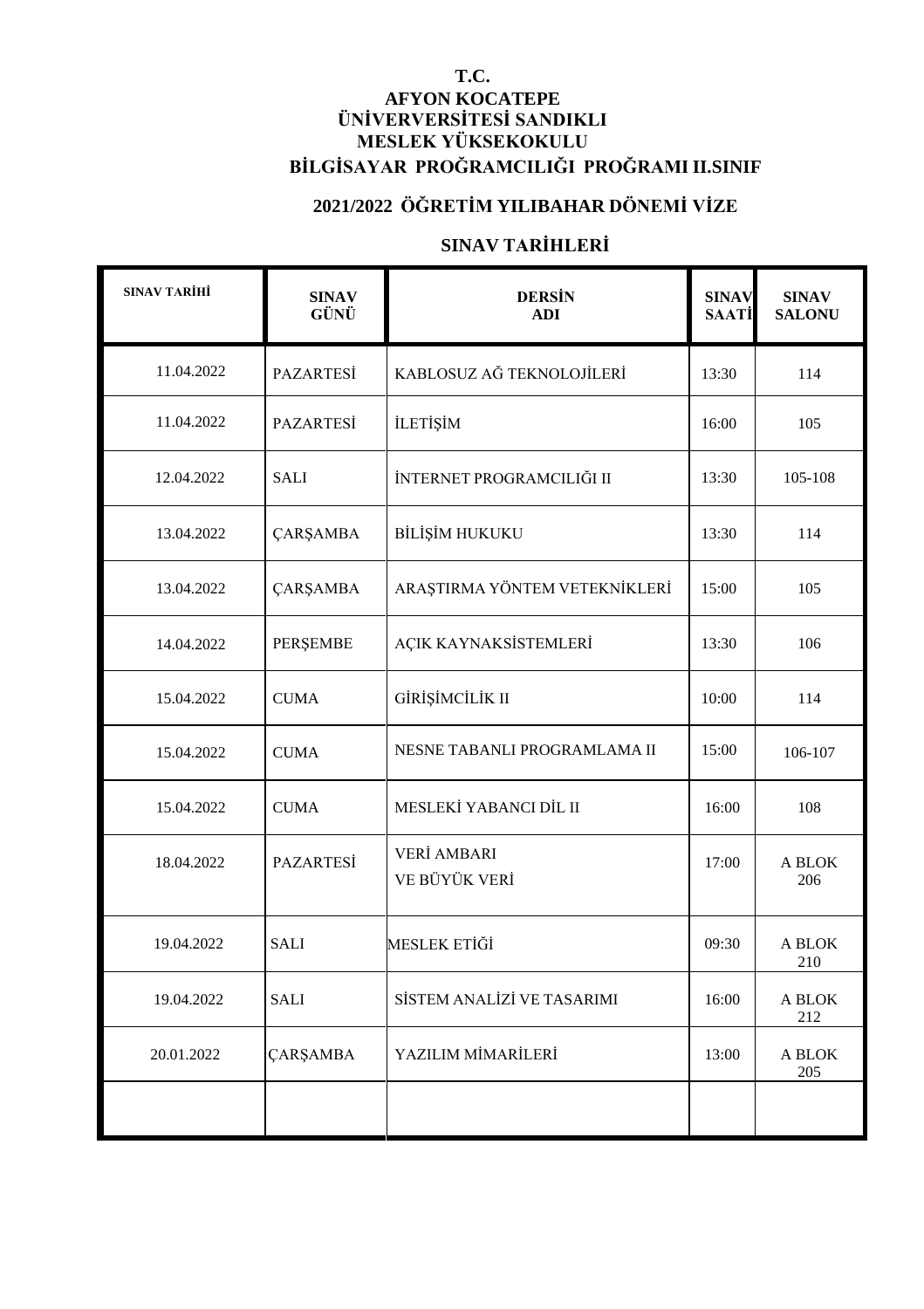#### **T.C.**

## **AFYON KOCATEPE ÜNİVERVERSİTESİ SANDIKLI MESLEK YÜKSEKOKULU HALKLA İLİŞKİLER VE TANITIM PROĞRAMI I.SINIF 2021/2022 ÖĞRETİM YILI BAHAR DÖNEMİ VİZE SINAV**

## **TARİHLERİ**

| <b>SINAV</b><br><b>TARİHİ</b> | <b>SINAV</b><br>GÜNÜ | <b>DERSIN</b><br><b>ADI</b>                     | <b>SINAV</b><br><b>SAATİ</b> | <b>SINAV</b><br><b>SALONU</b> |
|-------------------------------|----------------------|-------------------------------------------------|------------------------------|-------------------------------|
| 11.04.2022                    | <b>PAZARTESİ</b>     | YENİ İLETİŞİM TEKNOLOJİLERİ                     | 10:00                        | 114                           |
| 12.04.2022                    | <b>SALI</b>          | <b>SUNUM TEKNİKLERİ</b>                         | 10:00                        | 214                           |
| 13.04.2022                    | <b>ÇARŞAMBA</b>      | TÜRK DİLİ II                                    | 10:00                        | 214                           |
| 13.04.2022                    | <b>ÇARŞAMBA</b>      | ATATÜRK İLKELERİ VE İNKILAP<br><b>TARİHİ II</b> | 11:00                        | 214                           |
| 14.04.2022                    | PERŞEMBE             | REKLAMCILIKTA METİN YAZARLIĞI                   | 10:00                        | 114                           |
| 15.04.2022                    | <b>CUMA</b>          | YABANCI DİL II                                  | 13:30                        | 105                           |
| 18.04.2022                    | <b>PAZARTESİ</b>     | SÖZLÜ VE SÖZSÜZ İLETİŞİM                        | 10:00                        | A BLOK<br>204                 |
| 19.04.2022                    | <b>SALI</b>          | BÜTÜNLEŞİK PAZARLAMAİLETİŞİMİ                   | 16:00                        | A BLOK<br>210                 |
| 20.04.2022                    | <b>ÇARŞAMBA</b>      | PSİKOLOJİYE GİRİŞ                               | 11:30                        | A BLOK<br>210                 |
|                               |                      |                                                 |                              |                               |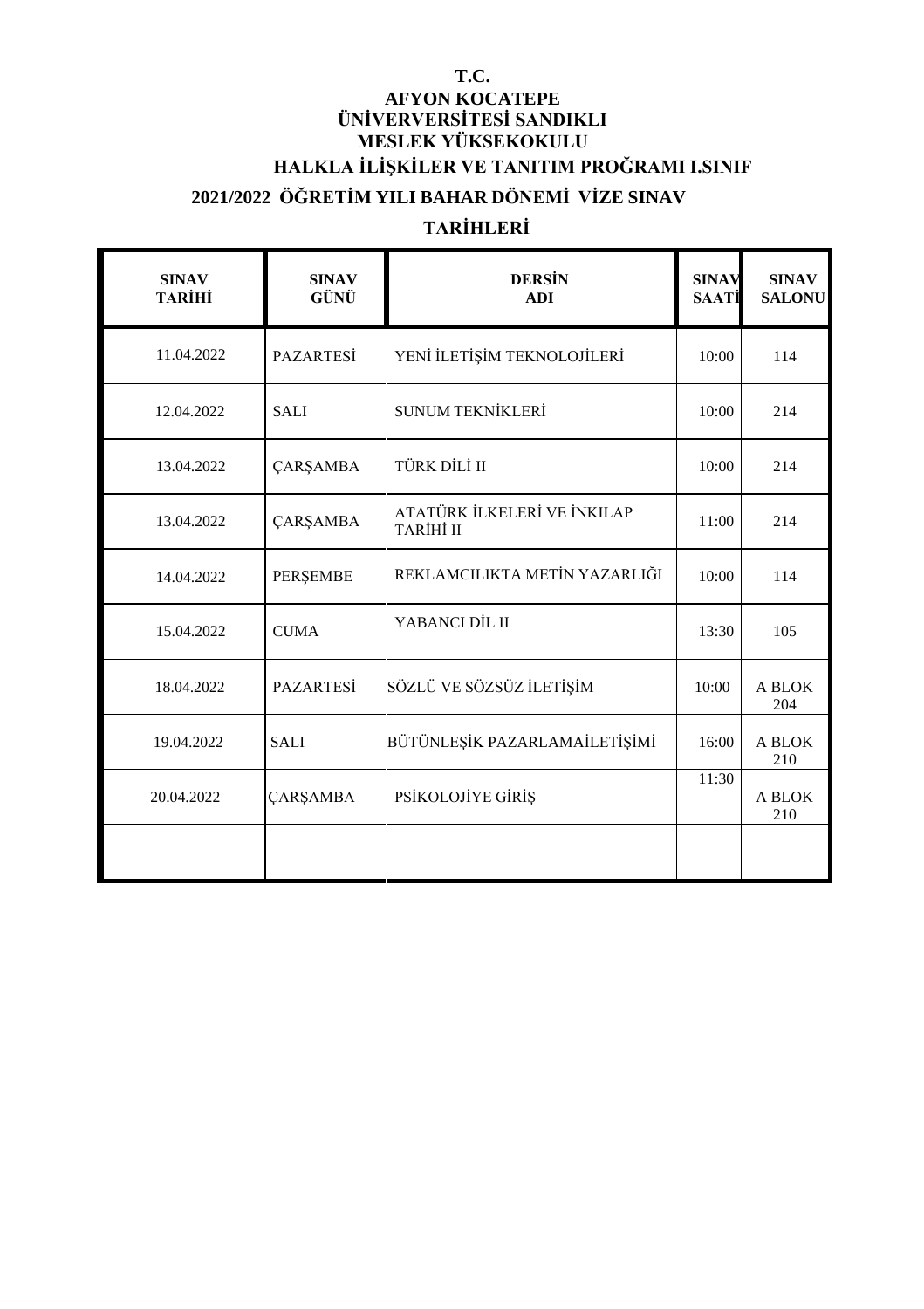#### **T.C. AFYON KOCATEPE ÜNİVERVERSİTESİ SANDIKLI MESLEK YÜKSEKOKULU HALKLA İLİŞKİLER VE TANITIM PROĞRAMCILIĞI PROĞRAMI II.SINIF 2021/2021 ÖĞRETİM YILI BAHAR DÖNEMİ VİZE SINAV TARİHLERİ**

| <b>SINAV</b><br><b>TARİHİ</b> | <b>SINAV</b><br>GÜNÜ | <b>DERSIN</b><br><b>ADI</b>    | <b>SINAV</b><br><b>SAATI</b> | <b>SINAV</b><br><b>SALONU</b> |
|-------------------------------|----------------------|--------------------------------|------------------------------|-------------------------------|
| 11.04.2022                    | <b>PAZARTESİ</b>     | STRATEJİK PLANLAMA             | 13:30                        | 107                           |
| 12.04.2022                    | <b>SALI</b>          | KURUMSAL SOSYALSORUMLULUK      | 13:30                        | 108                           |
| 13.04.2022                    | <b>ÇARŞAMBA</b>      | KİTLE İLETİŞİM HUKUKU          | 13:30                        | 106                           |
| 14.04.2022                    | PERŞEMBE             | KRİZ VE İLETİŞİMYÖNETİMİ       | 13:30                        | 107                           |
| 15.04.2022                    | <b>CUMA</b>          | GİRİŞİMCİLİK                   | 10:00                        | 107                           |
| 15.04.2022                    | <b>CUMA</b>          | PROTOKOL BİL.VE SOSYAL DAV.KUR | 15:00                        | 106                           |
| 18.04.2022                    | <b>PAZARTESİ</b>     | HALKLA İLİŞ. VE ÖRNEK OLAY YÖN | 16:00                        | A BLOK<br>206                 |
| 19.04.2022                    | <b>SALI</b>          | MESLEK ETİĞİ                   | 13:00                        | A BLOK<br>206                 |
| 20.01.2022                    | <b>ÇARŞAMBA</b>      | MEDYA OKUR YAZARLIĞI           | 15:00                        | A BLOK<br>212                 |
|                               |                      |                                |                              |                               |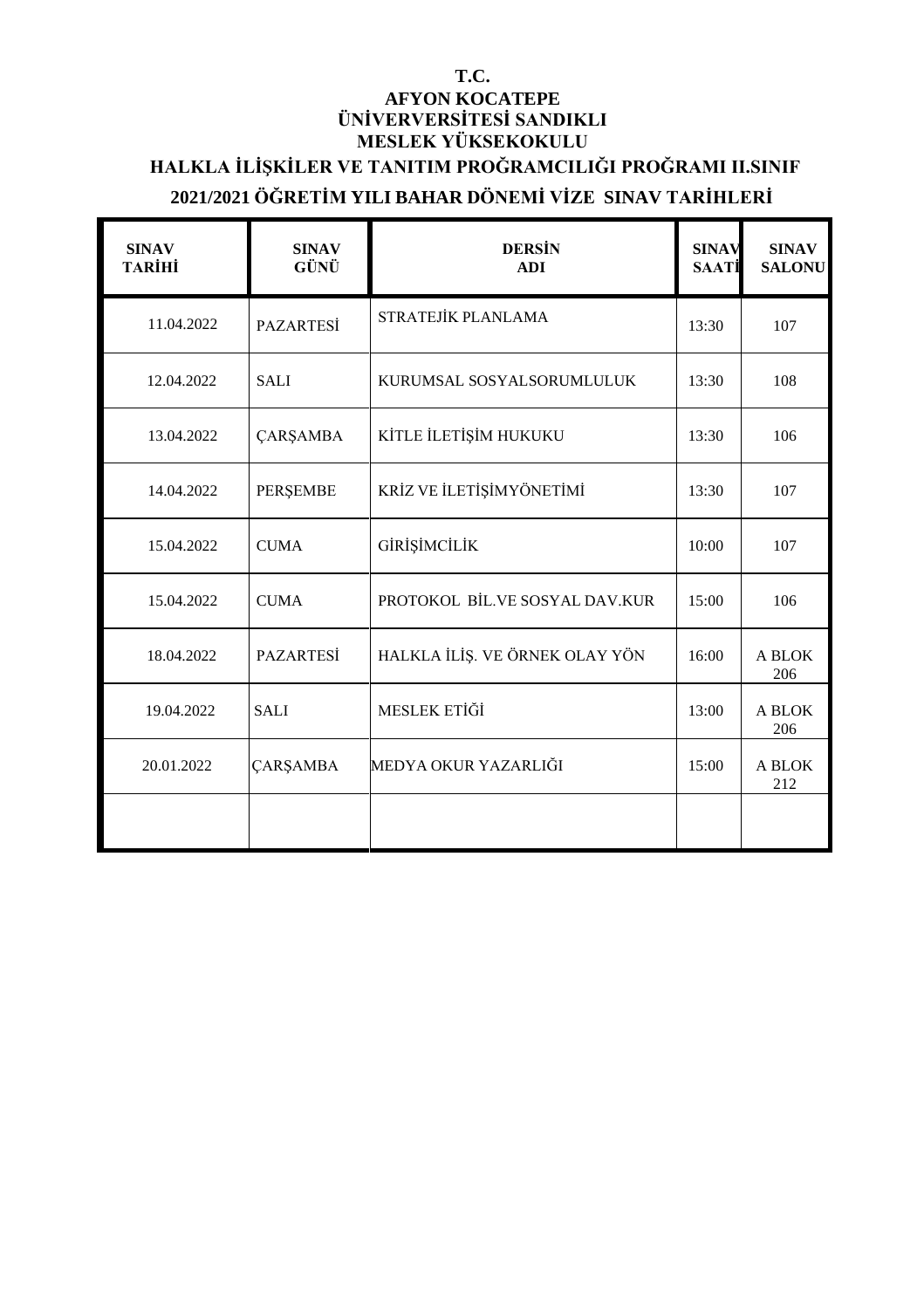#### **T.C. AFYON KOCATEPE ÜNİVERVERSİTESİ SANDIKLI MESLEK YÜKSEKOKULU**

## **SAĞLIK TURİZMİ İŞLET. PROĞRAMCILIĞI PROĞRAMI I.SINIF 2021/2022 ÖĞRETİM YILI GÜZ DÖNEMİ VİZE SINAV TARİHLERİ**

| <b>SINAV</b><br><b>TARİHİ</b> | <b>SINAV</b><br>GÜNÜ | <b>DERSIN</b><br><b>ADI</b>                           | <b>SINAV</b><br><b>SAATİ</b> | <b>SINAV</b><br><b>SALONU</b> |
|-------------------------------|----------------------|-------------------------------------------------------|------------------------------|-------------------------------|
| 11.04.2022                    | <b>PAZARTESİ</b>     | SAĞLIK TURİZMİNDE KONAKLAMA<br><b>İSLEMLERİ</b>       | 10:00                        | 214                           |
| 12.04.2022                    | <b>SALI</b>          | İNSAN KAYNAKLARI YÖNETİMİ                             | 10:00                        | 114-115                       |
| 13.04.2022                    | <b>ÇARŞAMBA</b>      | TÜRK DİLİ I                                           | 10:00                        | 108                           |
| 13.04.2022                    | <b>ÇARŞAMBA</b>      | ATATÜRK İLKELERİ VE İNKILAP<br>TARİHİ I               | 11:00                        | 108                           |
| 14.04.2022                    | <b>PERSEMBE</b>      | ULUSLARARASI SAĞLIK HUKUKU VE<br><b>HASTA HAKLARI</b> | 10:00                        | 214                           |
| 15.04.2022                    | <b>CUMA</b>          | YABANCI DİL I                                         | 13:30                        | 108                           |
| 18.04.2022                    | <b>PAZARTESİ</b>     | TIBBİ TERMİNOLOJİ VE TIBBİ<br>DÖKÜMANTASYON           | 11:30                        | A BLOK<br>206                 |
| 18.04.2022                    | <b>PAZARTESİ</b>     | BİLGİ VE İLETİŞİM TEK. I                              | 13:00                        | A BLOK<br>206                 |
| 19.04.2022                    | <b>SALI</b>          | YÖNETİM ORGANİZASYON                                  | 16:00                        | A BLOK<br>204                 |
|                               |                      |                                                       |                              |                               |